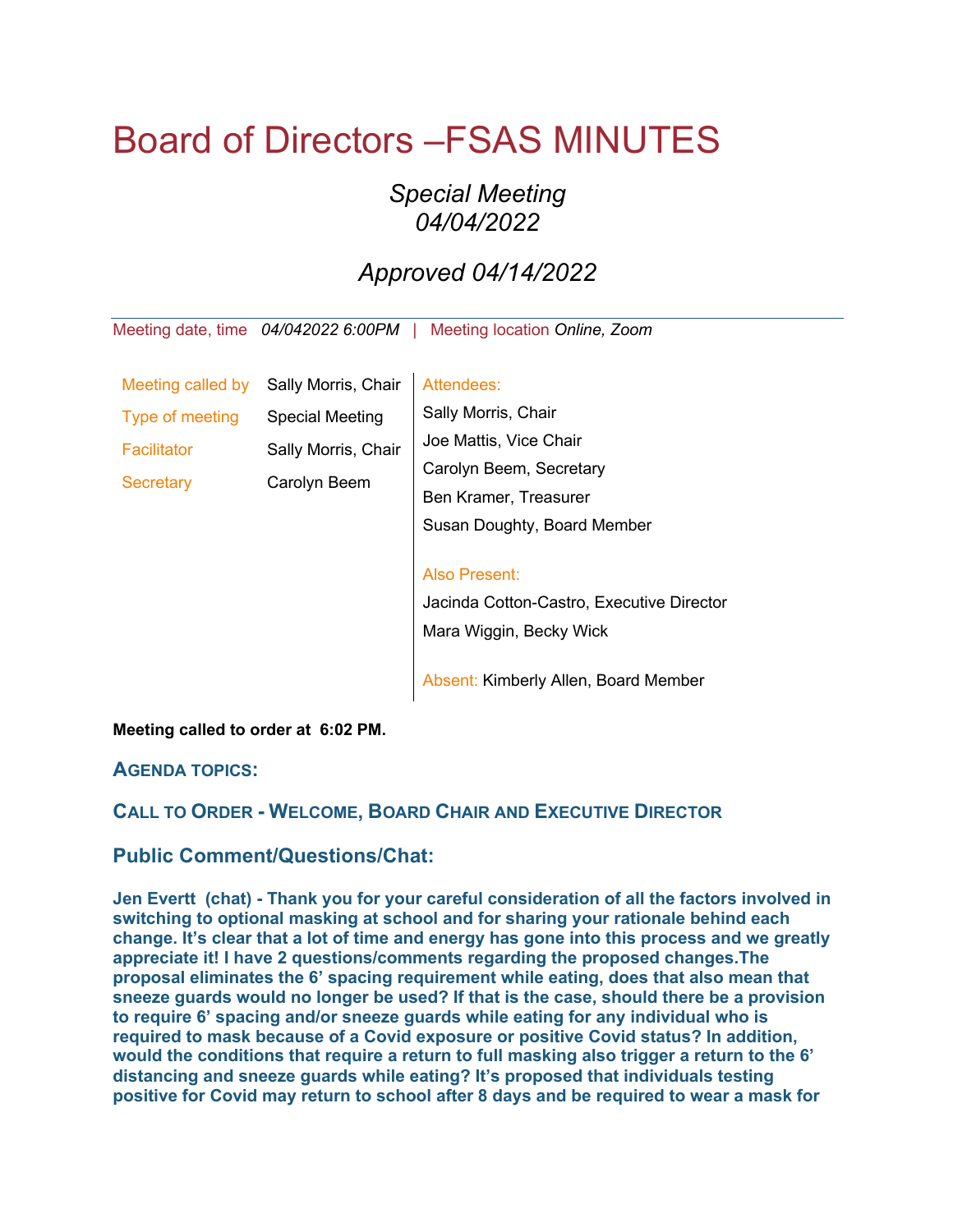**an additional 2 days because they can be contagious for 10 days. Having a contagious person return to an unmasked community, even if that individual is wearing a mask, seems like an unnecessary risk. If it's decided that masks will be optional then I would like individuals who test positive to be required to stay home for the full 10 days. Sally responded that sneeze guards would not be addressed at this forum.**

**Judy Kann - Preschool teacher. Masking is generally to protect other children. So many of our kids are vaccinated and the immunity doesn't last. Easier for kids not to keep changing process. They don't social distance, because they're little. And when they need comfort they get close. Masks are, in my mind, to protect each other.**

**Vaness Lavat (chat) - happy to support optional masking**

**Erica Shirley - I also sent a letter to the board with my comments. I work in special ed there is no germ containment, no social distancing, but the school has not seen any uptick in cases. Going maskless provides a sense of hope. As a parent I advocate for what's best for my child. I think it's important to have a choice. I was frustrated that the pre-K group is being excluded from this policy. I think it should be the same level of choice for all students and parents. CDC guidelines indicate the mask is basically to protect yourself. I really think the parents should be deciding what's right for their children.**

**Penny Collins (chat) - I sent comments by email ahead so don't want to take a lot of time. Thank you for the efforts made to revisit this topic to try and find a space that feels good for everyone. I am in favor of optional masking unless our community is experiencing a surge in cases; optional outdoor masks for all; continued careful screening, testing, and other measures. I believe when cases are low families and staff members should have choice. Children are capable of shifting between using masks and not using them - we see this in our lives outside of school. I am in favor of giving them breaks when case counts permit. Russell School is now four weeks of optional masks and no additional covid cases. Thanks!**

**Michael Davidov (chat) - My concern is simply understanding: when do we stop these policies? If not now, I'm not sure I understand when we would stop. The risk to children has always been extraordinarily low. It is even lower now and it's starting to feel that some folks believe this should continue indefinitely. All along, we have discussed adhering to CDC guidance, and the CDC is no longer recommending masking. So why is it right now that we stop listening to the CDC? Our children are trying to learn facial expressions and that is, FOR ME, a much greater concern at this point.**

**Erica Shirley (chat) - I completely agree with the above comments from Penny and Michael**

**Liz Harrington (chat) - Please vote for mask optional. Thank you**

**Vanessa Levat (chat) - I agree to allow pre-k the option for choice. And also agree with the 10 day quarantine if positive**

**Elisha Anderson (chat) - Masks optional please**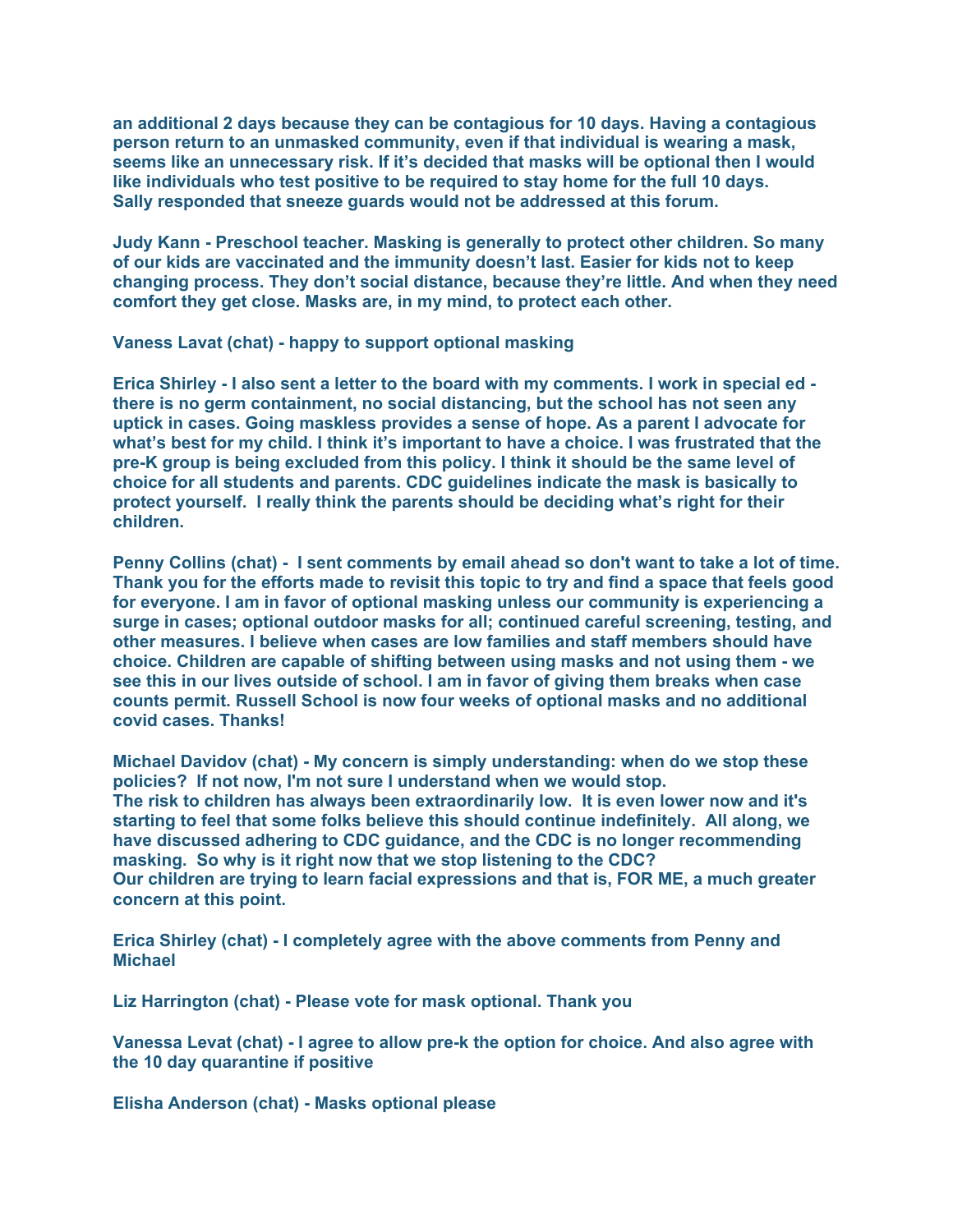**Erica Shirley - I still have questions why this does not apply to all students.**

**Liz Harrington (chat) - I agree about the CDC recommending mask optional and why we would decide not to follow that recommendation now after doing so for 2 years.**

**Marie Camillo Reimensnyder - I think Judy's points clearly address the reasons for keeping unvaccinated preschoolers masked.**

**Jennie Raby (chat)- Thank you for all of your work on the updates to the policies with the safety of the students and remaining in school being the focus! And thank you for adding a policy regarding returning to masking should cases increase. That's proactive and appreciated given the uncertainty of covid.**

**Michael Davidov (chat) - On behalf of Jessie: when will we re-evaluate the preschool policy again?**

**Vanessa Levat - I have a first grader who was, along with classmates, out of school throughout the year with illness specific to colds; I don;t see this as being handled much differently. I fully support parents' decision that Pre-k should be mask-optional.**

#### **Health Committee - Presenting Policies**

#### **Consider Updated COVID 19 Health Policy**

1. Review Policy and Updates

Susan shared that according to CDC guidance, masks do protect the individual and we want to avoid any possibility of an outbreak. We also know that this is an evolving process.

Becky - we've actually had the most cases of COVID in Pre-k (with the exception of the 5th grade outbreak), and most coming from inside the school. Immunity does wear off, as opposed to vaccinations. It's difficult with the younger students because they don't social distance, by nature. If they had been unmasked it's hard to know how many more would have tested positive; More kids in Kindergarten and above are vaccinated than the pre-K class, which is why pre-K was singled out.

1. Board Discussion

Ben - a giant thank you to all who have put in monumental work. We're all working toward the same goal - eliminating masks. But let's all remember the common goal keeping our kids safe while unmasking. Where we differ is the 'when'. Regarding the policy, I appreciate that we are following CDC guidelines. I would like to see a policy that pertains to everyone, and not exclude pre-K. With a week and a half until April break, even if we had a super spreader, this policy would take us to the end of the school year. Still not in favor of outdoor masking; would like to see the trigger from 2 to 3 individuals/cases in a class reinstated. Regarding the paragraph that was added in Section *4. Changing Conditions a. Return to Masking* would prefer to change that from "*will return to required indoor masking…*" to '*may return*…" Becky responded the addition was to be more cautious to mitigate spreading.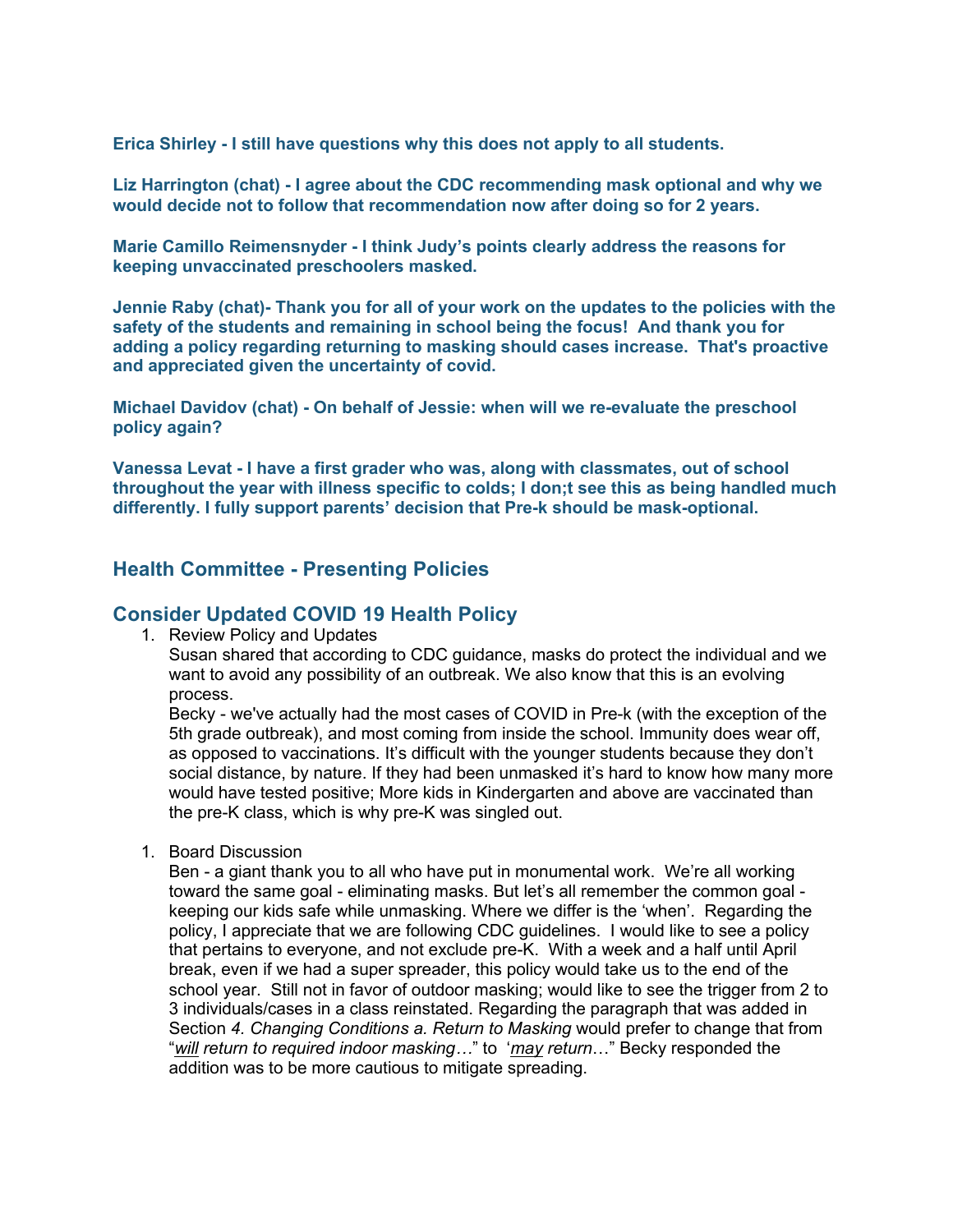Joe - Clarifications - Good decisions are made on good information.Questions: What metrics are we using to determine outdoor masking would be required?; Natural immunity is often as strong as vaccination - why was this not included?; this policy proposes being more conservative than CDC in going from the 3 to 2 cases as a triggering event, not sure I agree with going more conservative. What data are we using to determine what's appropriate for different age groups?; CDC and DOE comment - this was done because of 'quarantining' but thought we were talking about masking; Schools do different things - it's not that one school cares more than another.

Becky - immunity lasts for 90 days - it's included in 'boxes' of policy; the noted 15% absenteeism regards to any disease, and is not specific to COVID (15% is about 35 individuals in the school)

Susan - regarding the metrics - when CDC uses hospitalization it's mostly around what they determine causes the spread, typically it's a child picking up the infection from a grandparent or older individual. This is a very contagious variant, s other are still a lot of unknowns.

Carolyn - Reiterated the gratitude for all the thoughtful work that has gone into this process - from the Health Committee, the staff and the parents. Shared some of the concerns already addressed. Want this policy to be as clear as possible so that anyone in a what-if situation can understand expectations, and that it's based on solid data and guidance and consistent in how we use that data. Agree specifically on reverting to 3 from 2 individual class cases as a triggering event, and *may return* vs *will return*, as identified above.

Susan - no further comments

Sally - provided clarity that outdoor masking as identified in the policy is consistent with CDC guidance.

1. Board Vote

*Motion to approve Updated COVID19 Health Policy as presented, with the revision of removing the pre-kindergarten students and pre-kindergarten staff exclusion (Policy section 1.b.i): Joe Second: Ben Discussion: Becky - can we hold off on this change until the April break as we gather more data? Susan - hear the parents wanting to make this decision, and wanting to keep from needing to go remote; parents are frustrated but we as professionals and as a board need to do what's best for the children. Ben - procedural question regarding amendments*

*Motion vote: 0:6 opposed Motion did not carry*

*Motion to adopt proposed COVID Policy changes to be effective Wednesday, April 6,2022, with the following changes: In section 1.b.i.: Remove pre-kindergarten students and pre-kindergarten staff;*